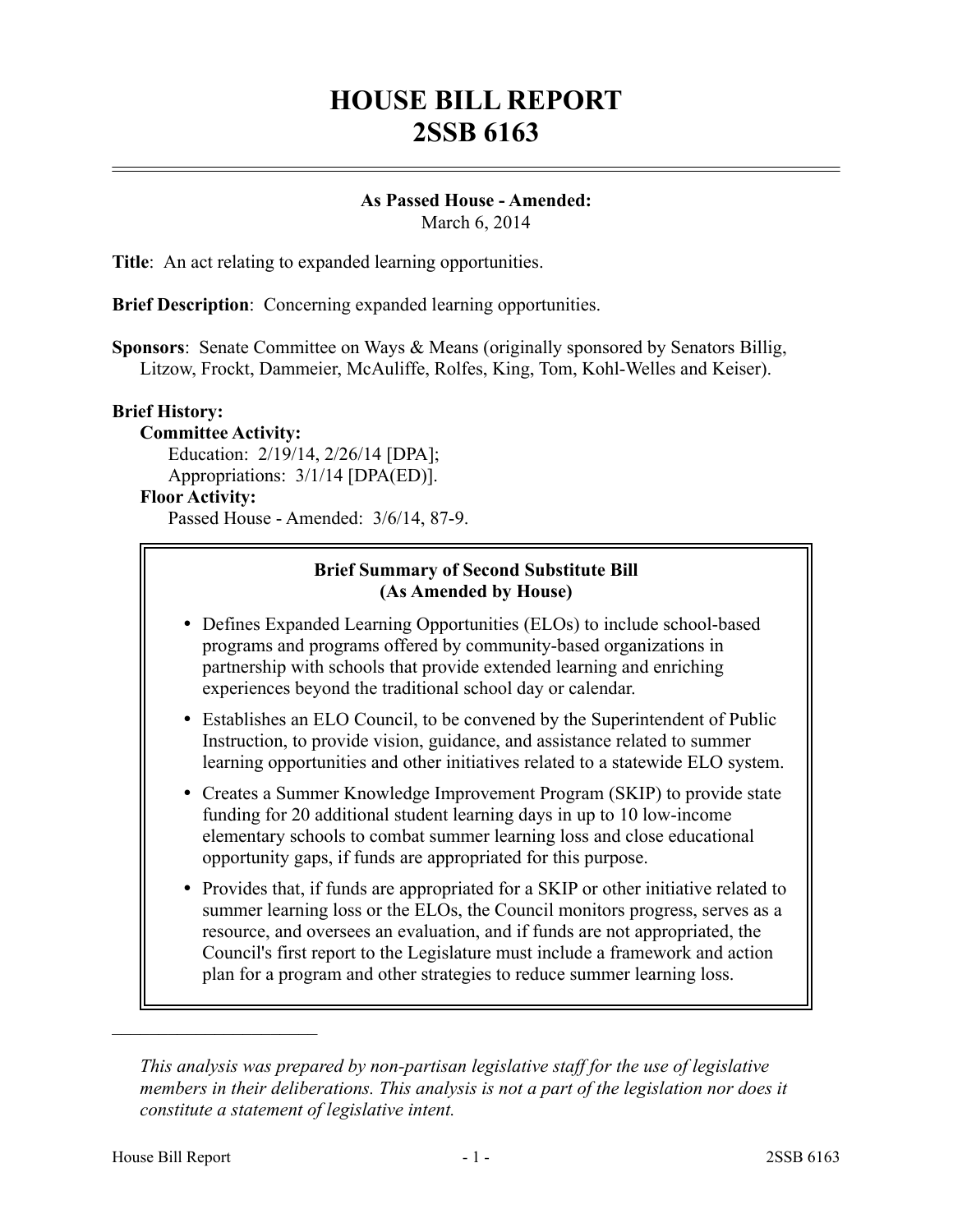## **HOUSE COMMITTEE ON EDUCATION**

**Majority Report**: Do pass as amended. Signed by 16 members: Representatives Santos, Chair; Stonier, Vice Chair; Dahlquist, Ranking Minority Member; Magendanz, Assistant Ranking Minority Member; Bergquist, Fey, Haigh, Hawkins, Hayes, S. Hunt, Lytton, Muri, Orwall, Pollet, Seaquist and Warnick.

**Minority Report**: Do not pass. Signed by 3 members: Representatives Hargrove, Klippert and Parker.

**Staff**: Barbara McLain (786-7383).

### **HOUSE COMMITTEE ON APPROPRIATIONS**

**Majority Report**: Do pass as amended by Committee on Education. Signed by 29 members: Representatives Hunter, Chair; Ormsby, Vice Chair; Chandler, Ranking Minority Member; Ross, Assistant Ranking Minority Member; Wilcox, Assistant Ranking Minority Member; Buys, Carlyle, Christian, Cody, Dahlquist, Dunshee, Fagan, Green, Haigh, Harris, Hudgins, G. Hunt, S. Hunt, Jinkins, Kagi, Lytton, Morrell, Parker, Pettigrew, Schmick, Seaquist, Springer, Sullivan and Tharinger.

**Minority Report**: Do not pass. Signed by 2 members: Representatives Haler and Taylor.

**Staff**: Jessica Harrell (786-7349).

#### **Background**:

The term "Expanded Learning Opportunities" (ELOs) is used to describe afterschool and summer learning opportunities provided outside the regular school day or year and delivered through partnerships between schools and community-based organizations (CBOs). The ELOs typically supplement academic learning with enrichment and youth-development activities. There is a body of research literature from a federally funded initiative called 21st Century Community Learning Centers that suggests that the ELOs provided for low-income and other at-risk students can be an effective strategy for closing the educational opportunity gap and reducing summer learning loss.

Research indicates that most students lose about two months of grade level equivalency in mathematical computation skills over the summer months. Low-income students also lose more than two months in reading achievement. According to a study by Johns Hopkins University, this learning gap widens over time, so that by grade 9, summer learning accounts for two-thirds of the gap in reading between low-income students and their middle-income peers. The same students most affected by summer learning loss were also more likely to drop out of high school and less likely to attend college.

The Superintendent of Public Instruction (SPI) is required to convene a panel of experts to develop state menus of best practices and strategies for assisting struggling students, particularly in elementary reading. The first such menu is due July 1, 2014.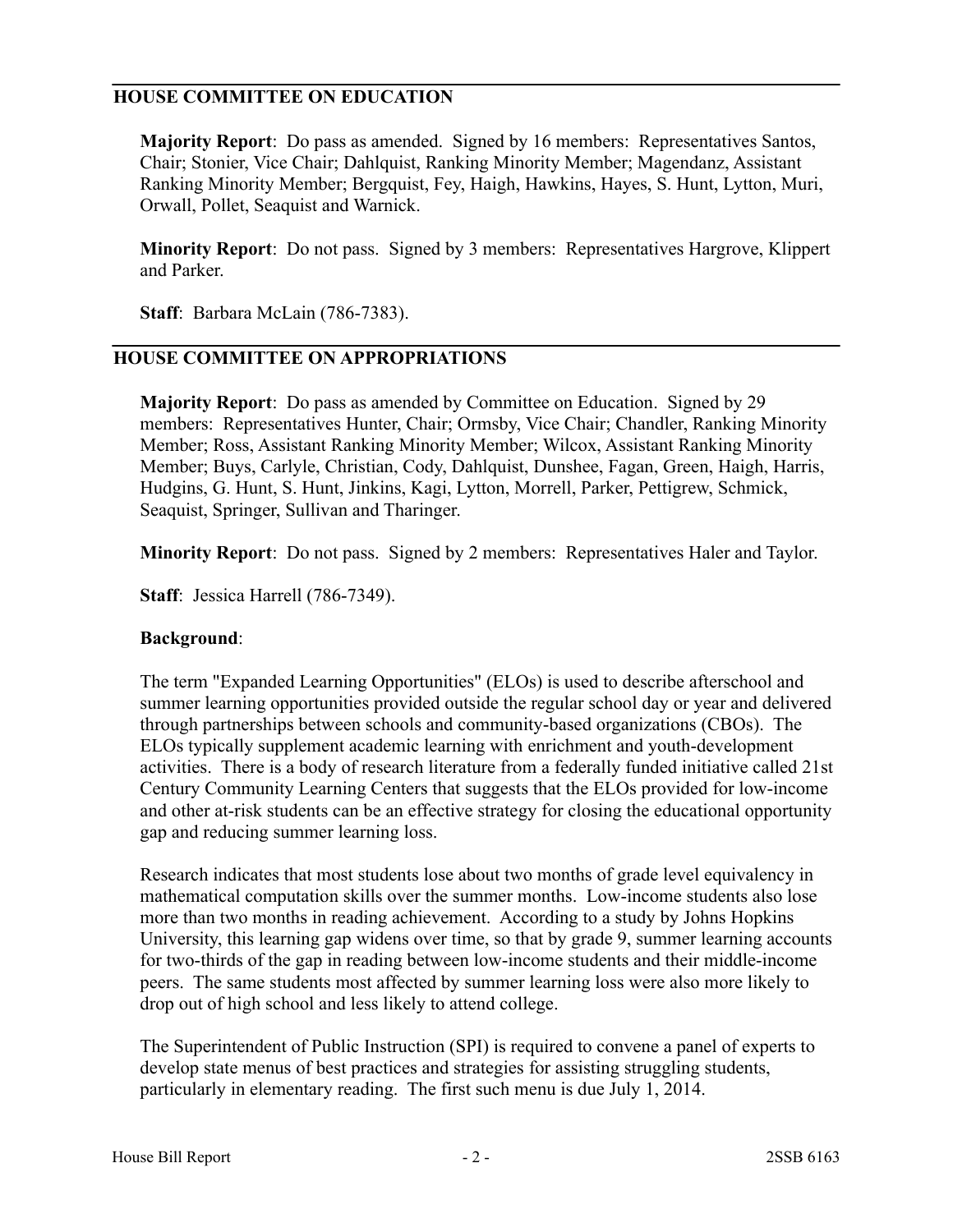## **Summary of Amended Bill**:

The ELOs are defined as:

- culturally responsive enrichment and learning activities that may focus on an array of academic and nonacademic areas;
- school-based programs that provide extended learning and enriching experiences beyond the traditional school day or calendar; and
- structured, intentional, and creative learning environments outside the traditional school day that are provided by the CBOs in partnership with schools and align inschool and out-of-school learning to complement classroom-based instruction.

An ELO Council is established to advise the Governor, the Legislature, and the SPI regarding an ELO system, with particular attention to solutions to summer learning loss. The ELO Council must provide vision, guidance, and assistance related to summer learning opportunities, school-year calendar modifications to reduce summer learning loss, increasing partnerships between schools and the CBOs to deliver the ELOs, and other programs or initiatives that could contribute to a statewide ELO system.

The ELO Council must identify resources and partnership opportunities, coordinate policy development, set quality standards, promote evidence-based strategies, develop a comprehensive action plan, and track performance of the ELOs in closing the opportunity gap. When making recommendations for evidence-based strategies, the ELO council must consider the state best practices menus developed by the SPI's expert panel.

The SPI must convene the ELO Council, all of whom must have experience with the ELOs and include representation of diverse student interests and geographical locations. Up to 15 individuals may be invited to participate, with representation from specified organizations and associations. Staff support is provided by the SPI. Appointees to the ELO Council must be selected by May 30, 2014, and the first meeting must be held before August 1, 2014. The first report from the Council is due December 1, 2014, and annually thereafter until 2018.

Subject to funds appropriated for this purpose, the Summer Knowledge Improvement Program (SKIP) is created. The purpose is to implement an extended school year to combat summer learning loss and provide an opportunity to evaluate the effectiveness of an extended school year in improving student achievement and closing the educational opportunity gap. State funding for each school in the SKIP is equal to 20 days of instruction per student, including for pupil transportation, to be provided for three years. Eligible schools are those serving students in at least kindergarten through grade 5, where at least 75 percent of students are eligible for free and reduced price meals. Any school district with an eligible school may submit a plan to the SPI to participate in the SKIP. School districts must solicit input on the design of the plan from school staff, parents, and the community, including at an open meeting. Plan components are described. The SPI must review the plans and select up to 10 schools, or as many schools as can be supported with appropriated funds.

If funds are appropriated for the SKIP or other initiative to reduce summer learning loss or expand the ELOs, the Council must monitor progress, serve as a resource, and oversee an evaluation of effectiveness in improving student academic progress. If funds are not appropriated, the first report from the Council, and any subsequent reports as necessary, must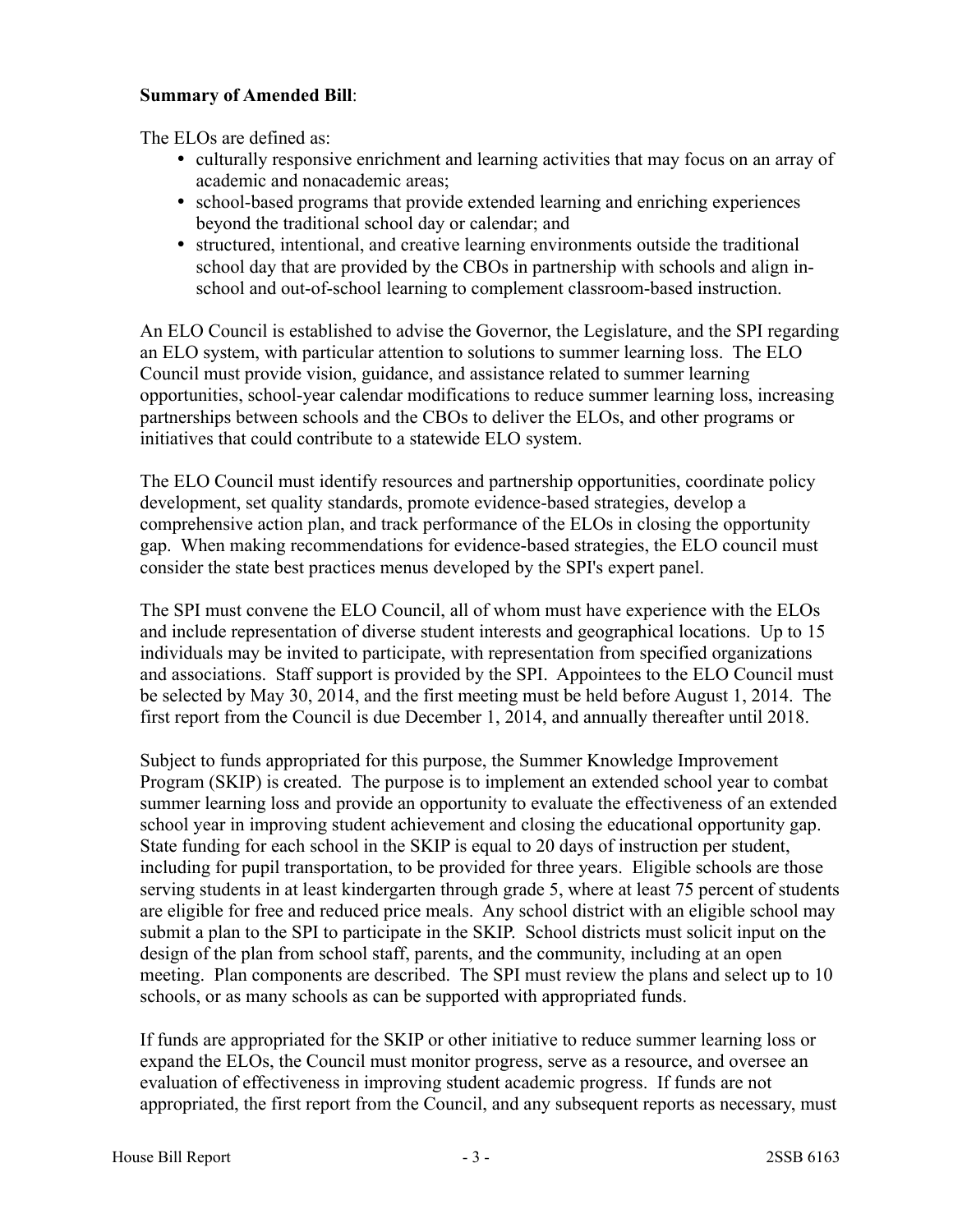include recommendations for an action plan for a program to reduce summer learning loss through additional student learning days in elementary schools with low-income students. The Council may also recommend additional strategies.

Both the Council and the SKIP expire August 31, 2019.

### **Appropriation**: None.

**Fiscal Note**: Available.

**Effective Date of Amended Bill**: The bill takes effect 90 days after adjournment of the session in which the bill is passed.

## **Staff Summary of Public Testimony** (Education):

(In support) The work of many people and organizations to reduce summer learning loss is appreciated. It is hoped that this legislation will be enacted in time to have an impact this summer. The sponsor was first aware of this issue when a teacher told him that the learning goal for his daughter was lower for September than it had been in June. For low-income students, summer learning loss is dramatic and contributes significantly to the opportunity gap. The first study showing evidence of summer learning loss was in 1906. There have been numerous studies since that time. This bill is a compilation of two previous bills. There is hope that work can continue on melding the concepts an working on the details.

This bill takes a step toward supporting families and community engagement in schools and building partnerships that are sustainable. This bill is directed at disadvantaged students. Parents are already active partners in schools, and they look forward to sharing what they already know about successful collaboration.

(In support with concerns) There is a great deal of research on summer learning. The ELO Council would offer a vehicle to work on capacity building and standards for excellence in quality programs. The state does not currently do this work at all. Building capacity does not happen overnight. There are some concerns with the definition of an ELO. There is opportunity to strengthen and highlight the importance of community-based organizations.

(Opposed) None.

## **Staff Summary of Public Testimony** (Appropriations):

(In support) A survey by the summer learning survey indicated that 60 percent of teachers spend three to four weeks reteaching curriculum and 25 percent of teachers spend five to six weeks reteaching the material from the prior year. Summer presents an untapped opportunity to provide programs that are different from the regular school year. Teachers have the flexibility to be creative in their assessments. Community-based organizations currently provide academic summer programs that have maintained or improved students' reading skills. These organizations are doing great work but are not coordinated and are not provided throughout the state. This legislation will complement the new resources provided to meet *McCleary*.